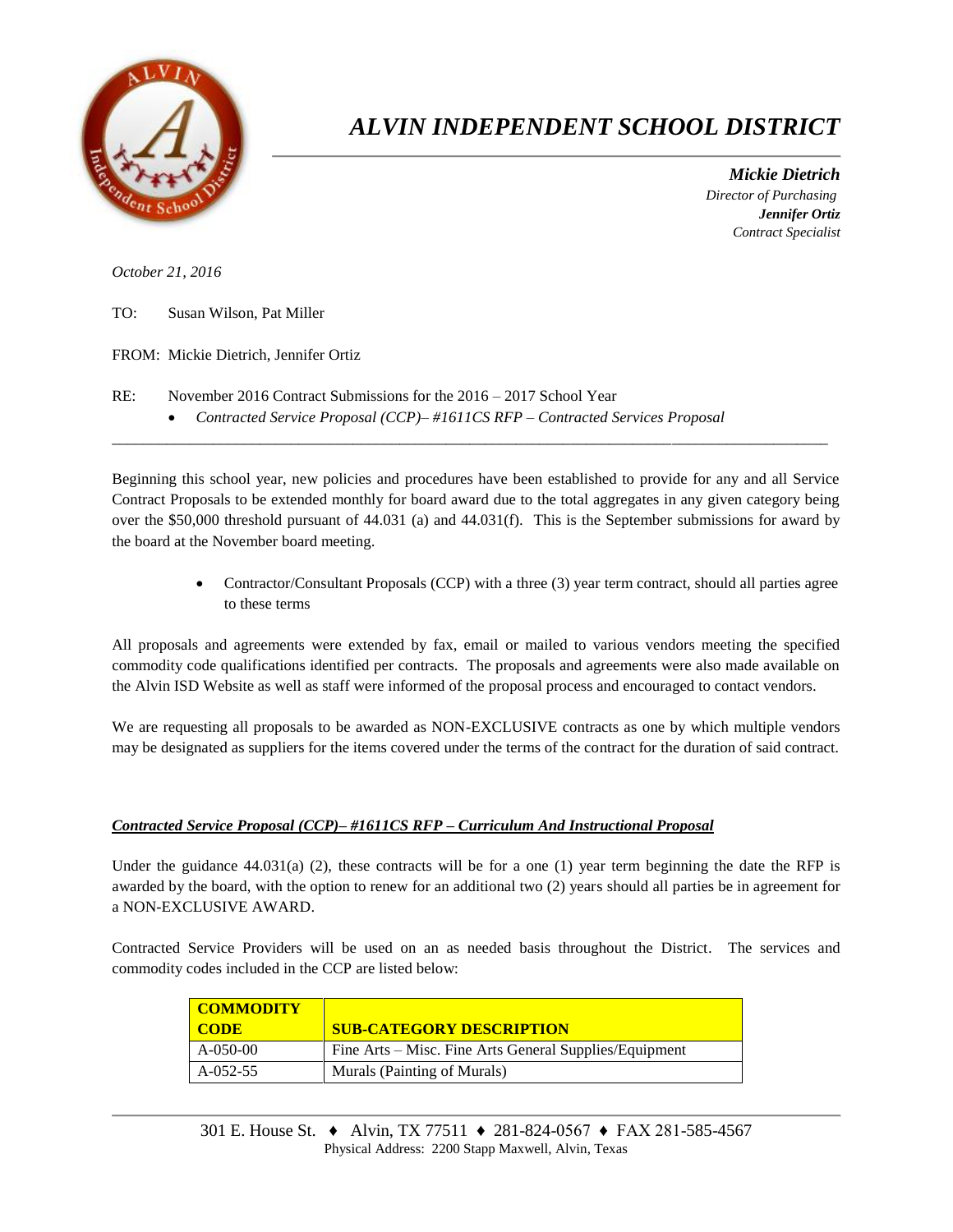| A-805-84   | Athletic Trainer & Training                                     |  |  |  |
|------------|-----------------------------------------------------------------|--|--|--|
| A-855-15   | Costumes and Accessories to include Alterations                 |  |  |  |
| A-910-54   | Painting, Maintenance and Repair Services including Caulking    |  |  |  |
| A-915-71   | Newspapers Publications Advertising, Provide Athletic           |  |  |  |
|            | Reviews; Media Release                                          |  |  |  |
| A-918-00   | General Staff Development - Convocations                        |  |  |  |
| A-918-06   | Consulting Service - Administrative, Board Training, Facilitate |  |  |  |
|            | Community Advisory Council, Bond Planning                       |  |  |  |
| A-918-19   | Building Structures & Components Consulting Including Door      |  |  |  |
|            | Hardware Specifications and Inspections                         |  |  |  |
| A-918-32   | Consulting Services - Not Otherwise Classified                  |  |  |  |
| A-918-33   | Consulting and Training for Student Cheer and Team Building     |  |  |  |
| A-918-69   | <b>Insurance Consulting</b>                                     |  |  |  |
| A-918-93   | Safety - Risk Management - Security (Security Audits) Safety    |  |  |  |
|            | Consulting                                                      |  |  |  |
| A-918-94   | Traffic Consulting - Design Service                             |  |  |  |
| A-920-00   | Data Processing, Computer Programming and Software              |  |  |  |
|            | Services                                                        |  |  |  |
| $A-924-00$ | <b>Computer Educational Training Services</b>                   |  |  |  |
| A-924-10   | Assemblies - Student Programs; Theatre Groups; Authors          |  |  |  |
|            | Visits; Motivational Speaking; Student Training with Multi      |  |  |  |
|            | Groups in one setting                                           |  |  |  |
| A-924-15   | Staff Development - Motivational Team Building / Leadership     |  |  |  |
| A-924-16   | Staff Development - Instructional Based Training/ Child Care    |  |  |  |
|            | Training/                                                       |  |  |  |
| A-924-20   | Instructional Training for Testing /PSAT/SAT/ACT                |  |  |  |
| A-924-41   | Classroom Instructional Training within a Single group, Video   |  |  |  |
|            | Conference, Kickstart, Communities in Schools                   |  |  |  |
| A-925-37   | Facility Design Services and Consulting - Food Service; Create  |  |  |  |
|            | student engaging atmosphere; Color schemes; Create better       |  |  |  |
|            | flow for students                                               |  |  |  |
| A-939-00   | Equipment Maintenance & Repair to Include Calibration           |  |  |  |
| A-946-10   | Accounting Services - Auditing, A/P Auditing                    |  |  |  |
| A-948-92   | Vaccination Program Services                                    |  |  |  |
| A-961-45   | Inspection & Certification Services as per TDLR and TAS         |  |  |  |
|            | standards; Conduct On Site Inspections                          |  |  |  |
| A-961-57   | Music Production Services Accompanist; Video                    |  |  |  |
|            | Streaming/Taping; Writing of Music; Percussion Tech             |  |  |  |
| A-961-62   | Personnel Service to Include PEIMS/ HR Consulting/ Principal    |  |  |  |
|            | Services                                                        |  |  |  |
| A-961-73   | Theatrical Services - Video Taping, Audio Technicians and       |  |  |  |
|            | Recording, Lighting - Video Tape Board Meetings, Provide        |  |  |  |
|            | <b>Streaming and Archives</b>                                   |  |  |  |
| A-961-75   | <b>Translation Services</b>                                     |  |  |  |
| A-962-02   | Photography Services                                            |  |  |  |
| A-962-05   | Disc Jockeys and Emcees                                         |  |  |  |